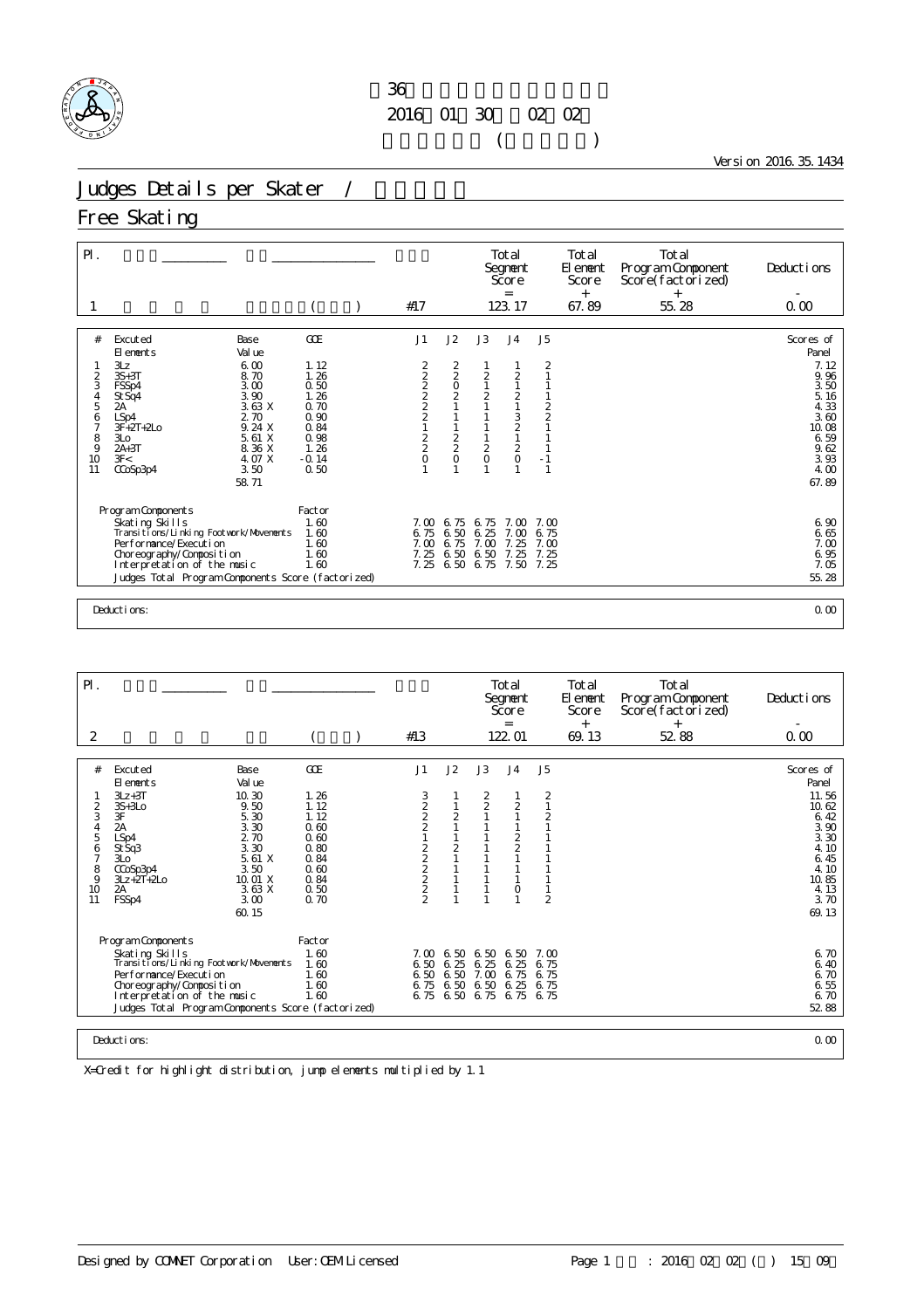

Version 2016.35.1434

### Judges Details per Skater /

### Free Skating

| $P$ .                                                                                       |                                                                                                                                                                                                                                                                            |                                                                                        |                                      |                                                                                           |                                                         | Total<br>Segnent<br>Score<br>$=$                                                                         |                                                                        | Total<br>El ement<br><b>Score</b><br>$^{+}$ | Total<br>Program Component<br>Score(factorized)<br>$^{+}$ | Deductions                                                                                                    |
|---------------------------------------------------------------------------------------------|----------------------------------------------------------------------------------------------------------------------------------------------------------------------------------------------------------------------------------------------------------------------------|----------------------------------------------------------------------------------------|--------------------------------------|-------------------------------------------------------------------------------------------|---------------------------------------------------------|----------------------------------------------------------------------------------------------------------|------------------------------------------------------------------------|---------------------------------------------|-----------------------------------------------------------|---------------------------------------------------------------------------------------------------------------|
| 3                                                                                           |                                                                                                                                                                                                                                                                            |                                                                                        | #15                                  |                                                                                           |                                                         | 117.86                                                                                                   |                                                                        | 61.14                                       | 56.72                                                     | 0.00                                                                                                          |
| #<br>$\frac{2}{3}$<br>$\begin{array}{c} 4 \\ 5 \end{array}$<br>6<br>7<br>8<br>9<br>10<br>11 | Excuted<br>Base<br>Val ue<br>El ements<br>$3Lz + 3T$<br>10.30<br>3S<br>4.40<br>2.70<br>LSp4<br>3.30<br>St Sq3<br>11. 33 X<br>$3Lz + 3T$<br>3.63 X<br>2A<br>1.98 X<br>2 <sub>0</sub><br>3.20<br>FCSp4<br>9.24 X<br>$3F! +2T+2LO$<br>0.00X<br>A<br>3.50<br>CCoSp3p4<br>53.58 | GOE<br>1.54<br>1.26<br>0.90<br>1.00<br>1.68<br>0.50<br>0.06<br>$-0.06$<br>0.28<br>0.40 | J1<br>32222<br>$-1$<br>$\Omega$      | J2<br>$2222$<br>$222$<br>$\mathbf{1}$<br>$\circ$<br>$\circ$<br>$\Omega$<br>$\overline{1}$ | J3<br>22123<br>$\circ$<br>O<br>$\Omega$<br>$\mathbf{1}$ | J <sub>4</sub><br>$\frac{2}{1}$<br>$\frac{2}{3}$<br>$\circ$<br>$\circ$<br>O<br>$\overline{2}$<br>$\circ$ | J5<br>$2222$<br>$221$<br>$\circ$<br>$\circ$<br>$\circ$<br>$\mathbf{1}$ |                                             |                                                           | Scores of<br>Panel<br>11.84<br>5.66<br>3.60<br>4.30<br>13.01<br>4.13<br>2 04<br>3.14<br>9.52<br>3.90<br>61.14 |
|                                                                                             | Program Components<br>Skating Skills<br>Transitions/Linking Footwork/Movements<br>Performance/Execution<br>Choreography/Composition<br>Interpretation of the music<br>Judges Total Program Components Score (factorized)                                                   | Factor<br>1.60<br>1.60<br>1.60<br>1.60<br>1.60                                         | 7.25<br>6.75<br>6.75<br>7.00<br>6.50 | 7.00<br>6.75<br>6.50<br>7.00<br>6.75                                                      | 7.25<br>6.75<br>7.00<br>7.00<br>7.25                    | -25<br>7.<br>7 <sub>1</sub><br>25<br>7.00<br>7.25<br>7.50                                                | 7.50<br>7.25<br>7.50<br>7.50<br>7.75                                   |                                             |                                                           | 7.25<br>6.95<br>6.95<br>7.15<br>7.15<br>56.72                                                                 |
|                                                                                             | Deductions:                                                                                                                                                                                                                                                                |                                                                                        |                                      |                                                                                           |                                                         |                                                                                                          |                                                                        |                                             |                                                           | 0.00                                                                                                          |

| $\mathsf{P}$ .      |                                                              |               |                |                |                                       | Total<br>Segnent<br>Score<br>$=$ |                     | Total<br>El ement<br>Score<br>$^{+}$ | Total<br>Program Component<br>Score (factori zed)<br>$^{+}$ | Deductions                 |
|---------------------|--------------------------------------------------------------|---------------|----------------|----------------|---------------------------------------|----------------------------------|---------------------|--------------------------------------|-------------------------------------------------------------|----------------------------|
| 4                   |                                                              |               | #9             |                |                                       | 105.43                           |                     | 57.55                                | 48.88                                                       | 1.00                       |
|                     |                                                              |               |                |                |                                       |                                  |                     |                                      |                                                             |                            |
| #                   | Base<br>Excuted<br>Val ue<br>El ements<br>3Lz!<br>6.00       | GCE<br>0.42   | J <sub>1</sub> | J2             | J3<br>0                               | J <sub>4</sub>                   | J <sub>5</sub><br>0 |                                      |                                                             | Scores of<br>Panel<br>6.42 |
| $\frac{2}{3}$       | 6.60<br>$3F+2T$<br>3.50<br>FCCoSp3p4                         | 0.70<br>0.30  |                |                |                                       | 0                                | $\mathbf{1}$        |                                      |                                                             | 7.30<br>3.80               |
| $\overline{4}$<br>5 | 3.30<br>2A<br>FSSp4<br>3.00                                  | 0.70<br>0.50  | $\overline{2}$ | $\frac{2}{2}$  | O                                     |                                  | 02020               |                                      |                                                             | 4.00<br>3.50               |
| 6<br>7              | 5.61 X<br>3L <sub>O</sub><br>3F<br>5.83 X                    | 0.98<br>0.70  |                |                |                                       |                                  | $\mathbf{1}$        |                                      |                                                             | 6.59<br>6.53               |
| 8                   | St Sq3<br>3.30                                               | 0.80          |                | $\overline{a}$ |                                       | $\overline{c}$                   | $\frac{2}{1}$       |                                      |                                                             | 4.10                       |
| 9<br>10             | 8.91 X<br>$2A+3T+1L0$<br>5.28 X<br>$3S+1T$<br>0.00           | 0.70<br>0.42  | $\overline{c}$ |                | $\circ$<br>$\circ$                    |                                  | 0                   |                                      |                                                             | 9.61<br>5.70               |
| 11                  | Sp<br>51.33                                                  |               |                |                |                                       |                                  |                     |                                      |                                                             | 57.55                      |
|                     | Program Components                                           | Factor        |                |                |                                       |                                  |                     |                                      |                                                             |                            |
|                     | Skating Skills<br>Transi ti ons/Li nki ng Footvork/Movements | 1.60<br>1.60  | 6.25<br>5.75   | 6.00<br>6.25   | 5.75<br>5.25                          | 6.25<br>6.50                     | 6.50<br>6.00        |                                      |                                                             | 6.15<br>5.95               |
|                     | Performance/Execution                                        | 1.60          | 6.00           | 5.75           | 5.50                                  | 6.00                             | 6.25                |                                      |                                                             | 5.90                       |
|                     | Choreography/Composition<br>Interpretation of the music      | 1.60<br>1.60  |                | 6.50 6.25      | 6.00 6.25<br>6.25 6.25 5.75 6.50 6.50 |                                  | 6.50                |                                      |                                                             | 6.30<br>6.25               |
|                     | Judges Total Program Components Score (factorized)           |               |                |                |                                       |                                  |                     |                                      |                                                             | 48.88                      |
|                     | Deductions:                                                  | Fal I s: 1.00 |                |                |                                       |                                  |                     |                                      |                                                             | 1.00                       |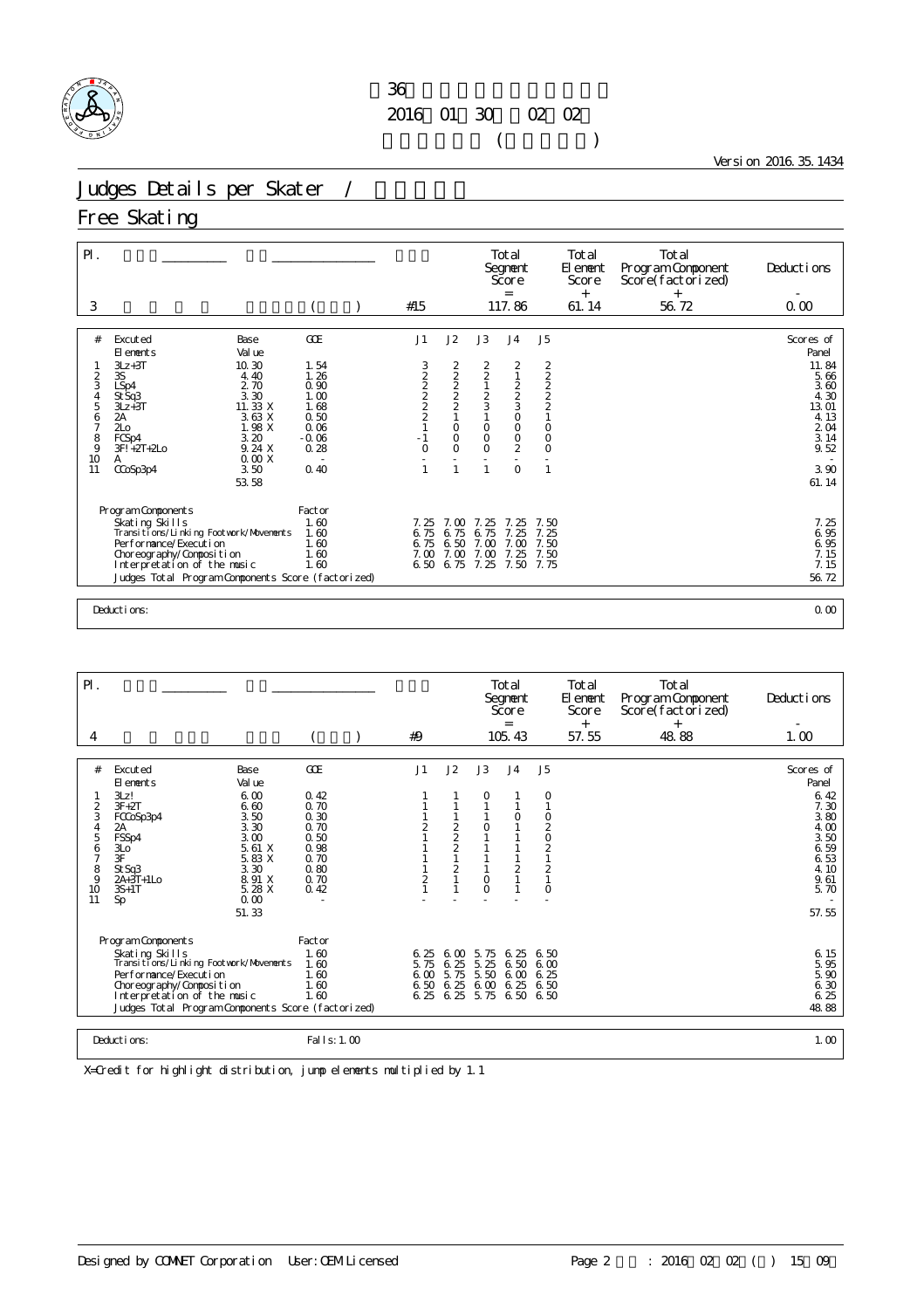

Version 2016.35.1434

# Judges Details per Skater /

### Free Skating

| $P$ .                                                                                |                                                                                                                                                                                                                                                                          |                                                                                                   |                                        |                                                     |                                      | Total<br>Segnent<br>Score<br>$=$                                                                |                                                                     | Total<br>El ement<br>Score<br>$^{+}$ | Total<br>Program Component<br>Score(factorized) | Deductions                                                                                                                                         |
|--------------------------------------------------------------------------------------|--------------------------------------------------------------------------------------------------------------------------------------------------------------------------------------------------------------------------------------------------------------------------|---------------------------------------------------------------------------------------------------|----------------------------------------|-----------------------------------------------------|--------------------------------------|-------------------------------------------------------------------------------------------------|---------------------------------------------------------------------|--------------------------------------|-------------------------------------------------|----------------------------------------------------------------------------------------------------------------------------------------------------|
| 5                                                                                    |                                                                                                                                                                                                                                                                          |                                                                                                   | #2                                     |                                                     |                                      | 102 79                                                                                          |                                                                     | 59.67                                | 43.12                                           | 0.00                                                                                                                                               |
| #<br>2<br>3<br>4<br>5<br>6<br>7<br>$\begin{array}{c} 8 \\ 9 \end{array}$<br>10<br>11 | Excuted<br>Base<br>Val ue<br>El ements<br>$2A+3T$<br>7.60<br>7.30<br>$3Lz + 2T$<br>3L <sub>O</sub><br>5.10<br>3.50<br>FCCoSp3p4<br>260<br>St Sq2<br>2.70<br>LSp4<br>6.60 X<br>3Lz<br>3S<br>4.84 X<br>$3L0+2T+2L0$<br>9.02 X<br>3.63 X<br>2A<br>3.50<br>CCoSp3p4<br>56.39 | GOE<br>0.14<br>$-0.70$<br>$-0.56$<br>0.40<br>0.40<br>0.30<br>0.70<br>0.70<br>0.70<br>0.50<br>0.70 | J1<br>$\circ$<br>$-1$<br>$\sim 1$<br>O | J2<br>$-1$<br>$-1$<br>$\circ$<br>$\circ$<br>$\circ$ | J3<br>$\Omega$<br>$-1$<br>$-1$<br>O  | J <sub>4</sub><br>$\circ$<br>$-1$<br>$-1$<br>$\overline{2}$<br>$\overline{c}$<br>$\overline{2}$ | J <sub>5</sub><br>$\circ$<br>$-1$<br>$\circ$<br>0<br>$\overline{2}$ |                                      |                                                 | Scores of<br>Panel<br>7.74<br>6.60<br>4.54<br>$\begin{array}{c} 3.90 \\ 3.00 \end{array}$<br>3.00<br>7.30<br>5.54<br>9.72<br>4.13<br>4.20<br>59.67 |
|                                                                                      | Program Components<br>Skating Skills<br>Transitions/Linking Footwork/Movements<br>Performance/Execution<br>Choreography/Composition<br>Interpretation of the music<br>Judges Total Program Components Score (factorized)                                                 | Factor<br>1.60<br>1.60<br>1.60<br>1.60<br>1.60                                                    | 5.50<br>5.25<br>5.25<br>5.50<br>5.25   | 5.50<br>5.25<br>5.25<br>5.25<br>5.50                | 5.25<br>4.50<br>4.75<br>4.50<br>5.00 | 5.50<br>5.25<br>5.50<br>5.75<br>6.00 6.00                                                       | 600<br>5.50<br>5.75<br>6.00                                         |                                      |                                                 | 5.55<br>5.15<br>$\frac{5}{5}$ 30<br>5.40<br>5.55<br>43.12                                                                                          |
|                                                                                      | Deductions:                                                                                                                                                                                                                                                              |                                                                                                   |                                        |                                                     |                                      |                                                                                                 |                                                                     |                                      |                                                 | 0.00                                                                                                                                               |

| $\mathsf{P}$ .                                                                               |                                                                                                                                                                                                                                                                        |                                                                                           |                                                                                  |                                      |                                                    | Total<br>Segnent<br>Score                                                                   |                                                                                                | Total<br>El ement<br>Score | Total<br>Program Component<br>Score (factorized) | Deductions                                                                                                                                    |
|----------------------------------------------------------------------------------------------|------------------------------------------------------------------------------------------------------------------------------------------------------------------------------------------------------------------------------------------------------------------------|-------------------------------------------------------------------------------------------|----------------------------------------------------------------------------------|--------------------------------------|----------------------------------------------------|---------------------------------------------------------------------------------------------|------------------------------------------------------------------------------------------------|----------------------------|--------------------------------------------------|-----------------------------------------------------------------------------------------------------------------------------------------------|
| 6                                                                                            |                                                                                                                                                                                                                                                                        |                                                                                           | #16                                                                              |                                      |                                                    | $=$<br>101.20                                                                               |                                                                                                | $^{+}$<br>54.28            | 47.92                                            | 1.00                                                                                                                                          |
|                                                                                              |                                                                                                                                                                                                                                                                        |                                                                                           |                                                                                  |                                      |                                                    |                                                                                             |                                                                                                |                            |                                                  |                                                                                                                                               |
| #<br>$\overline{c}$<br>3<br>$\overline{4}$<br>5<br>6<br>$\overline{7}$<br>8<br>9<br>10<br>11 | Excuted<br>Base<br>Val ue<br>El ements<br>9.00<br>$3Lz + 3T <$<br>3F!<br>5.30<br>8.20<br>$3L0+2T+2L0$<br>3.50<br>CCoSp3p4<br>2.40<br>LSp3<br>6.60 X<br>$3\overline{z}$<br>3.30<br>St Sq3<br>7.04 X<br>$3L0+2T$<br>3S<br>4.84 X<br>0.00X<br>A<br>3.00<br>FSSp4<br>53.18 | GOE<br>$-1.96$<br>0.56<br>0.70<br>0.50<br>0.00<br>0.84<br>0.40<br>0.56<br>$-0.70$<br>0.20 | J <sub>1</sub><br>$-2$<br>$\begin{smallmatrix}0\\2\end{smallmatrix}$<br>$\Box$ 1 | J2<br>$-3$<br>0<br>0<br>$-1$<br>1    | J3<br>$-3$<br>$\circ$<br>O<br>O<br>$-1$<br>$\circ$ | J <sub>4</sub><br>$-3$<br>$\mathbf{1}$<br>O<br>$\circ$<br>$\overline{2}$<br>$-1$<br>$\circ$ | J <sub>5</sub><br>$-3$<br>1<br>1<br>$\frac{2}{0}$<br>$\mathbf{1}$<br>1<br>0<br>$-1$<br>$\circ$ |                            |                                                  | Scores of<br>Panel<br>7.04<br>5.86<br>$\begin{matrix} 8 & 90 \\ 4 & 00 \end{matrix}$<br>2 40<br>7.44<br>3.70<br>7.60<br>4.14<br>3.20<br>54.28 |
|                                                                                              | Program Components<br>Skating Skills<br>Transitions/Linking Footvork/Movements<br>Performance/Execution<br>Choreography/Composition<br>Interpretation of the music<br>Judges Total Program Components Score (factorized)                                               | Factor<br>1.60<br>1.60<br>1.60<br>1.60<br>1.60                                            | 6,00<br>5.25<br>5.00<br>5.50<br>5.25                                             | 5.75<br>5.50<br>5.50<br>5.75<br>5.75 | 6.25<br>5.75<br>5.75<br>5.50<br>5.75               | 6.75<br>6.50<br>6.75<br>6.75<br>7.00 6.50                                                   | 6.50<br>6.25<br>6.25<br>6.25                                                                   |                            |                                                  | 6.25<br>5.85<br>5.85<br>5.95<br>6.05<br>47.92                                                                                                 |
|                                                                                              | Deductions:                                                                                                                                                                                                                                                            | Fal I s: 1, 00                                                                            |                                                                                  |                                      |                                                    |                                                                                             |                                                                                                |                            |                                                  | 1.00                                                                                                                                          |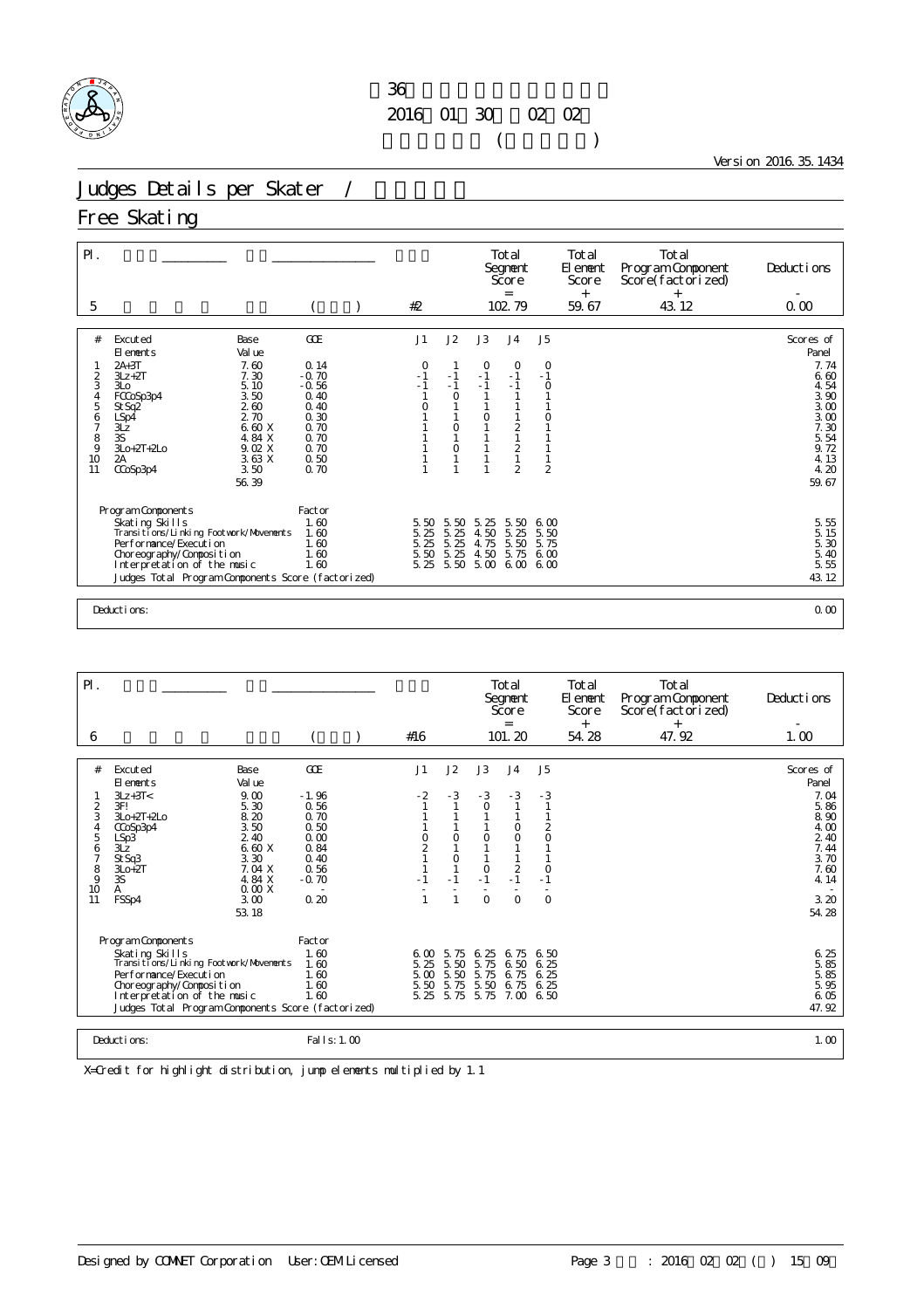

Version 2016.35.1434

# Judges Details per Skater /

#### Free Skating

| $\mathsf{P}$ .                                                                               |                                                                                                                                                                                                                                                                       |                                                                                                | #8                                                                         |                                         |                                      | Total<br>Segnent<br>Score<br>$=$<br>100.05                                    |                                                                                                                 | Total<br>El ement<br>Score<br>$^{+}$<br>58.81 | Total<br>Program Component<br>Score(factorized)<br>$^{+}$<br>42.24 | Deductions<br>1.00                                                                                          |
|----------------------------------------------------------------------------------------------|-----------------------------------------------------------------------------------------------------------------------------------------------------------------------------------------------------------------------------------------------------------------------|------------------------------------------------------------------------------------------------|----------------------------------------------------------------------------|-----------------------------------------|--------------------------------------|-------------------------------------------------------------------------------|-----------------------------------------------------------------------------------------------------------------|-----------------------------------------------|--------------------------------------------------------------------|-------------------------------------------------------------------------------------------------------------|
|                                                                                              |                                                                                                                                                                                                                                                                       |                                                                                                |                                                                            |                                         |                                      |                                                                               |                                                                                                                 |                                               |                                                                    |                                                                                                             |
| #<br>$\overline{2}$<br>3<br>$\overline{4}$<br>5<br>6<br>$\overline{7}$<br>8<br>9<br>10<br>11 | Excuted<br>Base<br>Val ue<br>El ements<br>$3F+3T$<br>9.60<br>6.00<br>3Lz<br>3.50<br>CCoSp3p4<br>260<br>St Sq2<br>5.61X<br>3L <sub>O</sub><br>FSSp3<br>2.60<br>3F<br>5.83 X<br>8.14 X<br>$3T+2T+2L0$<br>6.78 X<br>$3S+2A+SEQ$<br>3.63 X<br>2A<br>2.70<br>LSp4<br>56.99 | GOE<br>$-2.10$<br>0.56<br>0.30<br>0.40<br>0.28<br>0.30<br>0.00<br>0.28<br>0.70<br>0.40<br>0.70 | J1<br>$-3$<br>$\circ$<br>$\mathbf 0$<br>0<br>$\circ$<br>$\circ$<br>$\circ$ | J2<br>$-3$<br>$\circ$<br>$\overline{2}$ | J3<br>$-3$<br>$\circ$<br>O           | J <sub>4</sub><br>$-3$<br>$\circ$<br>$\circ$<br>$\circ$<br>$\circ$<br>$\circ$ | J <sub>5</sub><br>$-3$<br>1<br>0<br>$\overline{O}$<br>$\circ$<br>$\circ$<br>$\mathbf{1}$<br>1<br>$\overline{2}$ |                                               |                                                                    | Scores of<br>Panel<br>7.50<br>6.56<br>3.80<br>3.00<br>5.89<br>5.83<br>8.42<br>7.48<br>4.03<br>3.40<br>58.81 |
|                                                                                              | Program Components                                                                                                                                                                                                                                                    | Factor                                                                                         |                                                                            |                                         |                                      |                                                                               |                                                                                                                 |                                               |                                                                    |                                                                                                             |
|                                                                                              | Skating Skills<br>Transi ti ons/Li nki ng Footvork/Movements<br>Performance/Execution<br>Choreography/Composition<br>Interpretation of the music<br>Judges Total Program Components Score (factorized)                                                                | 1.60<br>1.60<br>1.60<br>1.60<br>1.60                                                           | 5.50<br>4.75<br>5.00<br>5.25<br>5.25                                       | 5.75<br>5.50<br>5.50<br>5.50<br>5.75    | 5.00<br>4.75<br>5.25<br>4.50<br>4.75 | 5.75<br>5.00<br>5.50<br>5.25<br>5.50                                          | 5.75<br>4.75<br>5.50<br>5.50<br>5.50                                                                            |                                               |                                                                    | 5.55<br>$4, 95$<br>$5, 35$<br>$5, 20$<br>$5, 35$<br>42 24                                                   |
|                                                                                              | Deductions:                                                                                                                                                                                                                                                           | Fal I s: 1.00                                                                                  |                                                                            |                                         |                                      |                                                                               |                                                                                                                 |                                               |                                                                    | 1.00                                                                                                        |

| $\mathsf{P} \mathsf{I}$ .<br>8                                                                                                                                                                                                                                                                                                                      |                                                                                                   | #18                                                                                                    | Total<br>Segnent<br>Score<br>$=$<br>97.13                                              | Total<br>El ement<br>Score<br>$+$<br>52 25                                                | Total<br>Program Component<br>Score (factorized)<br>$\ddot{}$<br>46.88 | Deductions<br>2 <sub>0</sub>                                                                                                      |
|-----------------------------------------------------------------------------------------------------------------------------------------------------------------------------------------------------------------------------------------------------------------------------------------------------------------------------------------------------|---------------------------------------------------------------------------------------------------|--------------------------------------------------------------------------------------------------------|----------------------------------------------------------------------------------------|-------------------------------------------------------------------------------------------|------------------------------------------------------------------------|-----------------------------------------------------------------------------------------------------------------------------------|
| #<br>Excuted<br>Base<br>El ements<br>Val ue<br>3L <sub>O</sub><br>5.10<br>$\overline{c}$<br>3F < I<br>3.70<br>3<br>3.00<br>CCoSp2p4<br>10.30<br>$3Lz! + 3T$<br>4<br>5<br>FSSp4<br>3.00<br>1.46X<br>6<br>$3F < 1 + REP$<br>5.06 X<br>$2A+2T$<br>8<br>St Sq2<br>260<br>9<br>$3S+3T+2T$<br>11.00 X<br>3.63X<br>10<br>2A<br>LSp3<br>11<br>2.40<br>51.25 | GOE<br>0.56<br>$-2.10$<br>0.50<br>0.00<br>0.60<br>$-0.90$<br>0.20<br>0.50<br>0.84<br>0.30<br>0.50 | J2<br>J1<br>$\begin{array}{c} 0 \\ -3 \end{array}$<br>$-3$<br>$-1$<br>$\frac{2}{3}$<br>$-3$<br>$\circ$ | J3<br>J <sub>4</sub><br>$-3$<br>- 3<br>$\circ$<br>$-3$<br>$-3$<br>02202<br>$\mathbf 0$ | J5<br>$-3$<br>$-1$<br>$\frac{3}{0}$<br>$\circ$<br>$\mathbf{1}$<br>$\circ$<br>$\mathbf{1}$ |                                                                        | Scores of<br>Panel<br>5.66<br>1.60<br>3.50<br>10.30<br>3.60<br>0.56<br>5.26<br>3.10<br>11.84<br>3.93<br>$2\overline{90}$<br>52 25 |
| Program Components<br>Skating Skills<br>Transi ti ons/Li nki ng Footvork/Movements<br>Per for mance/Execution<br>Choreography/Composition<br>Interpretation of the music<br>Judges Total Program Components Score (factorized)                                                                                                                      | Factor<br>1.60<br>1.60<br>1.60<br>1.60<br>1.60                                                    | 5.75<br>5.75<br>5.00<br>5.50<br>5.50<br>5.25<br>5.50<br>5.50                                           | 6.50<br>6.00<br>5.50<br>6.00<br>5.75<br>6.50<br>5.25<br>6.25<br>5.50 5.75 5.50 6.75    | 5.75<br>6.25<br>6.50<br>6.50<br>6.50                                                      |                                                                        | 5.95<br>5.65<br>$\frac{5}{5}$ 80<br>6.00<br>46.88                                                                                 |
| Deductions:                                                                                                                                                                                                                                                                                                                                         | Fal I s: 2 00                                                                                     |                                                                                                        |                                                                                        |                                                                                           |                                                                        | 2 <sub>0</sub>                                                                                                                    |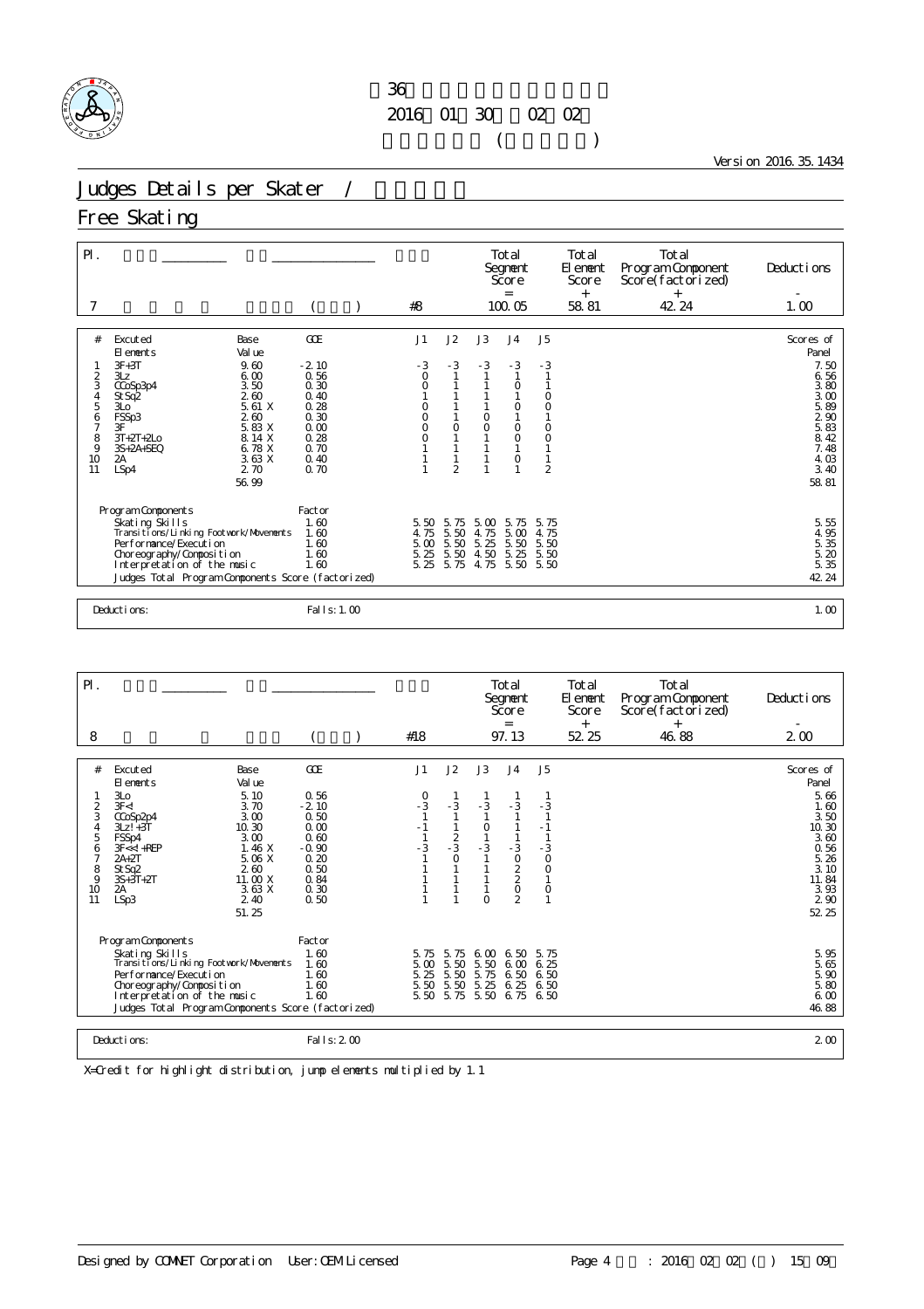

Version 2016.35.1434

## Judges Details per Skater /

### Free Skating

| $\mathsf{P}$ .                                        |                                                                                                                                                                                                                                                                               |                                                                                                      |                                                                     |                                                    |                                                                                         | Total<br>Segnent<br>Score<br>$=$                                                                                  |                                                                                                          | Total<br>El ement<br>Score<br>$^{+}$ | Total<br>Program Component<br>Score(factorized)<br>$^{+}$ | Deductions                                                                                                                                       |
|-------------------------------------------------------|-------------------------------------------------------------------------------------------------------------------------------------------------------------------------------------------------------------------------------------------------------------------------------|------------------------------------------------------------------------------------------------------|---------------------------------------------------------------------|----------------------------------------------------|-----------------------------------------------------------------------------------------|-------------------------------------------------------------------------------------------------------------------|----------------------------------------------------------------------------------------------------------|--------------------------------------|-----------------------------------------------------------|--------------------------------------------------------------------------------------------------------------------------------------------------|
| 9                                                     |                                                                                                                                                                                                                                                                               |                                                                                                      | #11                                                                 |                                                    |                                                                                         | 95.66                                                                                                             |                                                                                                          | 51.94                                | 44.72                                                     | 1.00                                                                                                                                             |
| #<br>2<br>3<br>4<br>5<br>6<br>7<br>8<br>9<br>10<br>11 | Excuted<br>Base<br>Val ue<br>El ements<br>3Lz<br>6.00<br>$3S+2T+2L0$<br>7.50<br>7.60<br>$2A+3T$<br>FSSp3<br>260<br>260<br>St Sq <sub>2</sub><br>5.83 X<br>3F!<br>3S<br>4.84 X<br>2.70<br>LSp4<br>6.93 X<br>$2A+3T<$<br>1.98 X<br>2 <sub>LO</sub><br>2.50<br>CCoSp3p2<br>51.08 | GOE<br>0.14<br>0.56<br>0.42<br>0.40<br>0.70<br>$-0.28$<br>0.28<br>0.20<br>$-1.50$<br>0.00<br>$-0.06$ | J1<br>0<br>0<br>$\frac{2}{1}$<br>$\circ$<br>$-3$<br>$\circ$<br>$-1$ | J2<br>$\frac{2}{0}$<br>$-3$<br>$\circ$<br>$\Omega$ | J3<br>O<br>$-1$<br>$\circ$<br>$\begin{matrix}0\\ -3\end{matrix}$<br>$\circ$<br>$\Omega$ | J <sub>4</sub><br>0<br>$\circ$<br>$\circ$<br>$\circ$<br>$\begin{matrix}0\\ -3\end{matrix}$<br>$\circ$<br>$\Omega$ | J <sub>5</sub><br>0<br>0<br>$\circ$<br>$\begin{smallmatrix}0\\-3\end{smallmatrix}$<br>$\circ$<br>$\circ$ |                                      |                                                           | Scores of<br>Panel<br>6.14<br>8.06<br>8.02<br>$\frac{3}{3}$ $\frac{00}{30}$<br>$\frac{5}{5}$ 55<br>5.12<br>290<br>5.43<br>1.98<br>2 4 4<br>51.94 |
|                                                       | Program Components<br>Skating Skills<br>Transi ti ons/Li nki ng Footvork/Movements<br>Per for mance/Execution<br>Choreography/Composition<br>Interpretation of the music<br>Judges Total Program Components Score (factorized)                                                | Factor<br>1.60<br>1.60<br>1.60<br>1.60<br>1.60                                                       | 5.75<br>5.25<br>5.50<br>5.50<br>5.75                                | 5.50<br>5.75<br>5.50<br>5.75<br>5.75               | 5.50<br>4.75<br>5.25<br>4.75<br>5.25                                                    | 5.50<br>5.75<br>5.50<br>5.75<br>6.00                                                                              | 6.00<br>5.75<br>600<br>6,00<br>600                                                                       |                                      |                                                           | 5.65<br>$\frac{5}{5}$ . 45<br>5. 55<br>$\frac{5}{5}$<br>55<br>75<br>44.72                                                                        |
|                                                       | Deductions:                                                                                                                                                                                                                                                                   | Fal I s: 1.00                                                                                        |                                                                     |                                                    |                                                                                         |                                                                                                                   |                                                                                                          |                                      |                                                           | 1.00                                                                                                                                             |

| $P$ .<br>10                                                        |                                                                                                                                                                                                                                                                         |                                                                                                         | #5                                                                   |                                                                             |                                                         | Total<br>Segnent<br>Score<br>$=$<br>91.35                                                 |                                                      | Total<br>El ement<br>Score<br>$^{+}$<br>51.79 | Total<br>Program Component<br>Score (factorized)<br>$^{+}$<br>40.56 | Deductions<br>1.00                                                                                                 |
|--------------------------------------------------------------------|-------------------------------------------------------------------------------------------------------------------------------------------------------------------------------------------------------------------------------------------------------------------------|---------------------------------------------------------------------------------------------------------|----------------------------------------------------------------------|-----------------------------------------------------------------------------|---------------------------------------------------------|-------------------------------------------------------------------------------------------|------------------------------------------------------|-----------------------------------------------|---------------------------------------------------------------------|--------------------------------------------------------------------------------------------------------------------|
|                                                                    |                                                                                                                                                                                                                                                                         |                                                                                                         |                                                                      |                                                                             |                                                         |                                                                                           |                                                      |                                               |                                                                     |                                                                                                                    |
| #<br>2<br>3<br>4<br>5<br>6<br>$\overline{7}$<br>8<br>9<br>10<br>11 | Excuted<br>Base<br>El ements<br>Val ue<br>3F<br>5.30<br>$3S+3T<$<br>7.40<br>4.20<br>3Lz <<br>260<br>St Sq2<br>8.36 X<br>$2A+3T$<br>FSSp3<br>260<br>5.61 X<br>3L <sub>O</sub><br>2A<br>3.63 X<br>2.70<br>LSp4<br>8.03 X<br>$3Lz < +2T +2L0$<br>3.50<br>CCoSp3p4<br>53.93 | GOE<br>0.70<br>$-0.56$<br>$-1.68$<br>0.30<br>$-1.82$<br>0.00<br>0.56<br>0.30<br>0.60<br>$-0.84$<br>0.30 | J1<br>$-1$<br>$-\frac{2}{1}$<br>$-3$<br>$\Omega$<br>$-1$<br>$\Omega$ | J2<br>$-1$<br>$\frac{2}{2}$<br>-3<br>$\overline{O}$<br>1<br>$-1$<br>$\circ$ | J3<br>$-3$<br>$-3$<br>$-3$<br>1<br>$-1$<br>$\mathbf{1}$ | J <sub>4</sub><br>$-1$<br>$-3$<br>$-2$<br>$\circ$<br>$\mathbf{1}$<br>$\frac{0}{2}$<br>- 2 | J5<br>$-1$<br>$-20$<br>$-20$<br>0<br>$\circ$<br>$-1$ |                                               |                                                                     | Scores of<br>Panel<br>6.00<br>6.84<br>2 52<br>2,90<br>6.54<br>260<br>6.17<br>3.93<br>3.30<br>7.19<br>3.80<br>51.79 |
|                                                                    | Program Components                                                                                                                                                                                                                                                      | Factor                                                                                                  |                                                                      |                                                                             |                                                         |                                                                                           |                                                      |                                               |                                                                     |                                                                                                                    |
|                                                                    | Skating Skills<br>Transi ti ons/Li nki ng Footvork/Movements<br>Per for mance/Execution<br>Choreography/Composition<br>Interpretation of the music<br>Judges Total Program Components Score (factorized)                                                                | 1.60<br>1.60<br>1.60<br>1.60<br>1.60                                                                    | 5.00<br>4.75<br>5.50<br>5.25                                         | 4.75<br>5.00<br>4.75<br>5.25                                                | 4.75<br>4.25<br>4.50<br>4.50<br>5.50 5.00 4.50          | 5.50<br>5.00<br>5.25<br>5.00<br>5.25                                                      | 5.75<br>5.25<br>5.50<br>5.50<br>5.50                 |                                               |                                                                     | 5.15<br>4.85<br>5.10<br>5.10<br>5.15<br>40.56                                                                      |
|                                                                    | Deductions:                                                                                                                                                                                                                                                             | Fal I s: 1.00                                                                                           |                                                                      |                                                                             |                                                         |                                                                                           |                                                      |                                               |                                                                     | 1.00                                                                                                               |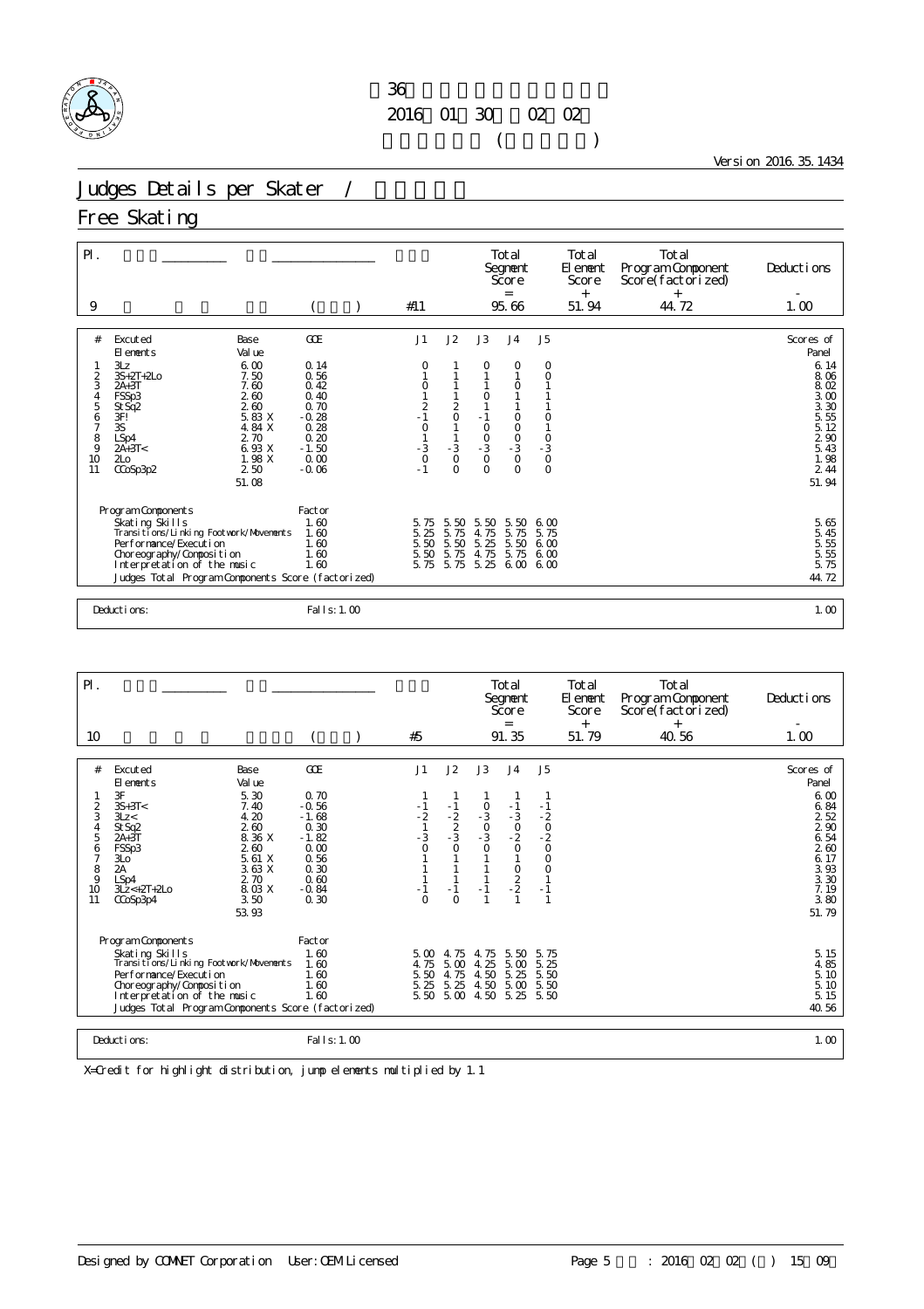

Version 2016.35.1434

### Judges Details per Skater /

### Free Skating

| $P$ .<br>-11                                                                                |                                                                                                                                                                                                                                                                 |                                                                                                   | #10                                                                    |                                                       |                                                  | Total<br>Segnent<br>Score<br>$=$<br>88.37                           |                                                                                                     | Total<br>El ement<br><b>Score</b><br>$^{+}$<br>49.49 | Total<br>Program Component<br>Score(factorized)<br>$^{+}$<br>38.88 | Deductions<br>0.00                                                                                                             |
|---------------------------------------------------------------------------------------------|-----------------------------------------------------------------------------------------------------------------------------------------------------------------------------------------------------------------------------------------------------------------|---------------------------------------------------------------------------------------------------|------------------------------------------------------------------------|-------------------------------------------------------|--------------------------------------------------|---------------------------------------------------------------------|-----------------------------------------------------------------------------------------------------|------------------------------------------------------|--------------------------------------------------------------------|--------------------------------------------------------------------------------------------------------------------------------|
|                                                                                             |                                                                                                                                                                                                                                                                 |                                                                                                   |                                                                        |                                                       |                                                  |                                                                     |                                                                                                     |                                                      |                                                                    |                                                                                                                                |
| #<br>$\frac{2}{3}$<br>$\begin{array}{c} 4 \\ 5 \end{array}$<br>6<br>7<br>8<br>9<br>10<br>11 | Excuted<br>Base<br>Val ue<br>El ements<br>$3F + 2T$<br>6.60<br>$3L0+2T$<br>6.40<br>3F<br>5.30<br>3.30<br>2A<br>260<br>FSSp3<br>5.61 X<br>3L <sub>O</sub><br>$3T+1Lo+2S$<br>6.71 X<br>3.63 X<br>2A<br>1.90<br>LSp2<br>260<br>St Sq2<br>3.50<br>CCoSp3p4<br>48.15 | GOE<br>0.28<br>0.28<br>$-0.98$<br>0.20<br>0.20<br>0.56<br>0.00<br>0.50<br>0.20<br>$-0.10$<br>0.20 | J1<br>0<br>$-2$<br>$-2$<br>0<br>$\circ$<br>$\circ$<br>$-1$<br>$\Omega$ | J2<br>0<br>$\circ$<br>$-1$<br>0<br>$\circ$<br>$\circ$ | J3<br>$-2$<br>0<br>$\circ$<br>$\circ$<br>$\circ$ | J <sub>4</sub><br>$-1$<br>$\circ$<br>$\circ$<br>$\circ$<br>$\Omega$ | J5<br>O<br>$\circ$<br>$-1$<br>$\circ$<br>$\circ$<br>$\circ$<br>$\circ$<br>$\circ$<br>$\overline{0}$ |                                                      |                                                                    | Scores of<br>Panel<br>6.88<br>6.68<br>4.32<br>3.50<br>280<br>6.17<br>6.71<br>4.13<br>2 10<br>$\frac{2}{3}$ 50<br>3.70<br>49.49 |
|                                                                                             | Program Components                                                                                                                                                                                                                                              | Factor                                                                                            |                                                                        |                                                       |                                                  |                                                                     |                                                                                                     |                                                      |                                                                    |                                                                                                                                |
|                                                                                             | Skating Skills<br>Transitions/Linking Footwork/Movements<br>Performance/Execution<br>Choreography/Composition<br>Interpretation of the music<br>Judges Total Program Components Score (factorized)                                                              | 1.60<br>1.60<br>1.60<br>1.60<br>1.60                                                              | $5\,\omega$<br>4.00<br>4.25<br>4.00<br>4.00                            | 4.75<br>4.75<br>4.50<br>4.75<br>4.75                  | 5.25<br>4.75<br>5.50<br>4.50<br>4.75             | 5.50<br>5.00<br>5.50<br>5.25<br>5.50                                | 5.25<br>5.00<br>5.00<br>5.00<br>5.00                                                                |                                                      |                                                                    | 5.15<br>4.70<br>4.95<br>4.70<br>4.80<br>38.88                                                                                  |
|                                                                                             | Deductions:                                                                                                                                                                                                                                                     |                                                                                                   |                                                                        |                                                       |                                                  |                                                                     |                                                                                                     |                                                      |                                                                    | 0.00                                                                                                                           |

| $PI$ .<br>12                                                       |                                                                                                                                                                                                                                                                   |                                                                                                         | #4                                                                        |                                                                                           |                                                                                                             | Total<br>Segnent<br>Score<br>$=$<br>85.23                                                                           |                                                                        | Total<br>El enent<br>Score<br>$+$<br>46.11 | Total<br>Program Component<br>Score (factorized)<br>$^{+}$<br>39.12 | Deductions<br>0.00                                                                                                    |
|--------------------------------------------------------------------|-------------------------------------------------------------------------------------------------------------------------------------------------------------------------------------------------------------------------------------------------------------------|---------------------------------------------------------------------------------------------------------|---------------------------------------------------------------------------|-------------------------------------------------------------------------------------------|-------------------------------------------------------------------------------------------------------------|---------------------------------------------------------------------------------------------------------------------|------------------------------------------------------------------------|--------------------------------------------|---------------------------------------------------------------------|-----------------------------------------------------------------------------------------------------------------------|
|                                                                    |                                                                                                                                                                                                                                                                   |                                                                                                         |                                                                           |                                                                                           |                                                                                                             |                                                                                                                     |                                                                        |                                            |                                                                     |                                                                                                                       |
| #<br>2<br>3<br>4<br>5<br>6<br>$\overline{7}$<br>8<br>9<br>10<br>11 | Base<br>Excuted<br>Val ue<br>El ements<br>$3F + 2T + 2I$ 0<br>8.40<br>4.20<br>3Lz <<br>6.40<br>$3L0+2T$<br>260<br>St Sq2<br>2.40<br>LSp3<br>7.39 X<br>3Lo+2A+SEQ<br>3F<br>5.83 X<br>2s<<br>0.44X<br>2A<br>3.63X<br>3.00<br>FCCoSp3p3<br>3.50<br>CCoSp3p4<br>47.79 | GOE<br>0.56<br>$-1.82$<br>0.42<br>0.10<br>$-0.02$<br>0.42<br>$-1.40$<br>$-0.24$<br>0.10<br>0.00<br>0.20 | J1<br>- 3<br>$\mathbf 0$<br>$\Omega$<br>$0$<br>$-2$<br>$-2$<br>$0$<br>$0$ | J2<br>$-2$<br>$\mathbf{1}$<br>$\mathbf{1}$<br>$-1$<br>$\frac{2}{3}$<br>$\circ$<br>$\circ$ | J3<br>$-3$<br>$\mathbf{1}$<br>$\circ$<br>1<br>$\mathbf{1}$<br>$\frac{2}{3}$<br>$\mathbf{1}$<br>$\circ$<br>1 | J <sub>4</sub><br>$-3$<br>$\mathbf{1}$<br>$\circ$<br>$-1$<br>$\frac{0}{2}$<br>- 2<br>$\circ$<br>$\circ$<br>$\Omega$ | J5<br>$-2$<br>$-2$<br>$0$<br>0<br>0<br>0<br>0<br>0<br>0<br>0<br>0<br>0 |                                            |                                                                     | Scores of<br>Panel<br>8.96<br>2 3 8<br>6.82<br>2 70<br>2 3 8<br>7.81<br>4.43<br>0.20<br>3.73<br>3.00<br>3.70<br>46.11 |
|                                                                    | Program Components                                                                                                                                                                                                                                                | Factor                                                                                                  |                                                                           |                                                                                           |                                                                                                             |                                                                                                                     |                                                                        |                                            |                                                                     |                                                                                                                       |
|                                                                    | Skating Skills<br>Transi ti ons/Li nki ng Footvork/Movements<br>Performance/Execution<br>Choreography/Composition<br>Interpretation of the music<br>Judges Total Program Components Score (factorized)                                                            | 1.60<br>1.60<br>1.60<br>1.60<br>1.60                                                                    | 5.25<br>4.50<br>4.75                                                      | 5.25<br>4.75<br>4.75<br>4.50 4.75                                                         | 5.25<br>4.75<br>5.00<br>4.75<br>4.75 4.50 4.75                                                              | 5.25<br>4.75<br>5.00<br>4.75<br>5.00                                                                                | 5.50<br>4.75<br>5.00<br>5.00<br>5.00                                   |                                            |                                                                     | 5.30<br>4.70<br>4.90<br>4.75<br>4.80<br>39.12                                                                         |
|                                                                    | Deductions:                                                                                                                                                                                                                                                       |                                                                                                         |                                                                           |                                                                                           |                                                                                                             |                                                                                                                     |                                                                        |                                            |                                                                     | 0.00                                                                                                                  |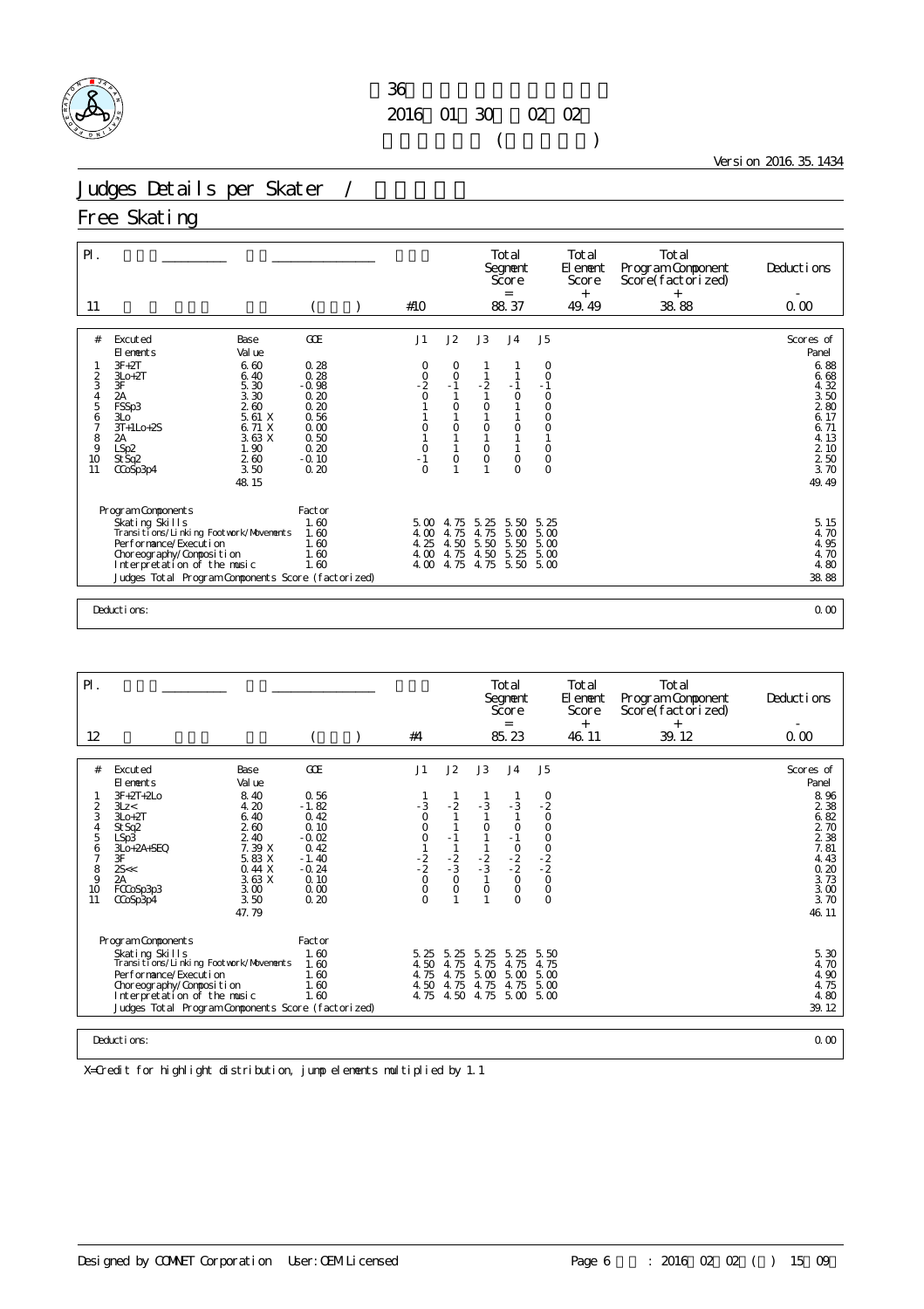

Version 2016.35.1434

# Judges Details per Skater /

### Free Skating

| $P$ .                                            |                                                                                                                                                                                                                                                               |                                                                                                         |                                                                |                                                                                                   |                                                          | Total<br>Segnent<br>Score<br>$=$                                                |                                                                                            | Total<br>El ement<br>Score<br>$+$ | Total<br>Program Component<br>Score(factorized)<br>$^{+}$ | Deductions<br>$\overline{\phantom{a}}$                                                                              |
|--------------------------------------------------|---------------------------------------------------------------------------------------------------------------------------------------------------------------------------------------------------------------------------------------------------------------|---------------------------------------------------------------------------------------------------------|----------------------------------------------------------------|---------------------------------------------------------------------------------------------------|----------------------------------------------------------|---------------------------------------------------------------------------------|--------------------------------------------------------------------------------------------|-----------------------------------|-----------------------------------------------------------|---------------------------------------------------------------------------------------------------------------------|
| 13                                               |                                                                                                                                                                                                                                                               |                                                                                                         | #12                                                            |                                                                                                   |                                                          | 83.87                                                                           |                                                                                            | 44.11                             | 41.76                                                     | 2 <sub>0</sub>                                                                                                      |
| #<br>2<br>3<br>4<br>5<br>6<br>8<br>9<br>10<br>11 | Excuted<br>Base<br>Val ue<br>El ements<br>3.60<br>3Lz < e<br>3F<<br>3.70<br>$2A+3T$<br>7.60<br>3.00<br>FSSp4<br>260<br>St Sq2<br>7.04 X<br>$3L0+2T$<br>3.50<br>FCCoSp3p4<br>3.96 X<br>3Lo<<br>$3S<+2T$<br>4.84 X<br>3T<br>4.73 X<br>3.50<br>CCoSp3p4<br>48.07 | GOE<br>$-2.10$<br>$-2.10$<br>0.00<br>0.20<br>0.50<br>0.00<br>0.30<br>$-0.84$<br>$-0.70$<br>0.28<br>0.50 | J1<br>$-3$<br>$-3$<br>O<br>0<br>$0$<br>$-2$<br>$-1$<br>$\circ$ | J2<br>$-3$<br>$-3$<br>$\circ$<br>$\circ$<br>$\circ$<br>$\mathbf{1}$<br>$-1$<br>$\circ$<br>$\circ$ | J3<br>$-3$<br>$-3$<br>$\circ$<br>$\circ$<br>$-1$<br>$-1$ | J <sub>4</sub><br>$-3$<br>$-3$<br>$\circ$<br>$\circ$<br>$-1$<br>$-2$<br>$\circ$ | J <sub>5</sub><br>$-3$<br>$-3$<br>$\circ$<br>$\circ$<br>$\circ$<br>$\circ$<br>$-1$<br>$-1$ |                                   |                                                           | Scores of<br>Panel<br>1.50<br>1.60<br>7.60<br>3.20<br>3.10<br>7.04<br>3.80<br>3.12<br>4.14<br>5.01<br>4.00<br>44.11 |
|                                                  | Program Components<br>Skating Skills<br>Transi ti ons/Li nki ng Footvork/Movements<br>Performance/Execution<br>Choreography/Composition<br>Interpretation of the music<br>Judges Total Program Components Score (factorized)                                  | Factor<br>1.60<br>1.60<br>1.60<br>1.60<br>1.60                                                          | 5.25<br>4.50<br>4.75<br>$5\,\omega$<br>$5.00\quad 5.00$        | 5.00<br>5.25<br>4.75<br>5.00                                                                      | 5.50<br>4.75<br>5.00<br>$\frac{5}{5}$ $\frac{00}{25}$    | 5.50<br>5.75<br>5.50<br>$\frac{5}{5}$ $\frac{50}{75}$                           | 5.75<br>5.25<br>5.50<br>5.50<br>5.50                                                       |                                   |                                                           | 5.40<br>5.10<br>5.10<br>$\frac{5}{5}$ $\frac{20}{30}$<br>41.76                                                      |
|                                                  | Deductions:                                                                                                                                                                                                                                                   | Fal I s: 2 00                                                                                           |                                                                |                                                                                                   |                                                          |                                                                                 |                                                                                            |                                   |                                                           | 2 <sub>0</sub>                                                                                                      |

| $\mathsf{P}$ .                                                                         |                                                                                                                                                                                                                                                            |                                                                                                            |                                                                             |                                                                                                                   |                                                                  | Total<br>Segnent<br>Score<br>$=$                                                             |                                                                                                                 | <b>Total</b><br>El ement<br>Score<br>$^{+}$ | Total<br>Program Component<br>Score (factorized)<br>$^{+}$ | Deductions                                                                                                              |
|----------------------------------------------------------------------------------------|------------------------------------------------------------------------------------------------------------------------------------------------------------------------------------------------------------------------------------------------------------|------------------------------------------------------------------------------------------------------------|-----------------------------------------------------------------------------|-------------------------------------------------------------------------------------------------------------------|------------------------------------------------------------------|----------------------------------------------------------------------------------------------|-----------------------------------------------------------------------------------------------------------------|---------------------------------------------|------------------------------------------------------------|-------------------------------------------------------------------------------------------------------------------------|
| 14                                                                                     |                                                                                                                                                                                                                                                            |                                                                                                            | #6                                                                          |                                                                                                                   |                                                                  | 82.19                                                                                        |                                                                                                                 | 44.23                                       | 38.96                                                      | 1.00                                                                                                                    |
| #<br>$\overline{c}$<br>3<br>$\frac{4}{5}$<br>6<br>$\overline{7}$<br>8<br>9<br>10<br>11 | Excuted<br>Base<br>Val ue<br>El ements<br>6.30<br>$2A+3T<$<br>5.70<br>$3S+2T$<br>1.90<br>3F <<<br>LSp4<br>2 70<br>3S<br>4.40<br>3.96 X<br>3Lo<<br>2 3 0<br>FSSp2<br>3.30<br>StSq3<br>8.14 X<br>$3T + 2T + 2LO$<br>3.63X<br>2A<br>3.50<br>CCoSp3p4<br>45.83 | GOE<br>$-0.50$<br>$-0.42$<br>$-0.90$<br>0.60<br>0.28<br>$-0.70$<br>0.10<br>0.10<br>$-0.56$<br>0.10<br>0.30 | J1<br>$-2$<br>$-1$<br>$-3$<br>$-1$<br>$\circ$<br>$\circ$<br>$-1$<br>$\circ$ | J2<br>0<br>$-1$<br>$-3$<br>$\overline{1}$<br>$\circ$<br>$-1$<br>$\circ$<br>$\circ$<br>$-1$<br>$\circ$<br>$\Omega$ | J3<br>$-1$<br>$-1$<br>$-3$<br>$-1$<br>$\circ$<br>$\circ$<br>$-1$ | J <sub>4</sub><br>$-1$<br>$\circ$<br>$-\frac{3}{2}$<br>$\circ$<br>$-1$<br>$\circ$<br>$\circ$ | J5<br>$-1$<br>$\circ$<br>$-3$<br>1<br>$\overline{0}$<br>- 1<br>$\circ$<br>$\circ$<br>$-1$<br>$\circ$<br>$\circ$ |                                             |                                                            | Scores of<br>Panel<br>5.80<br>5.28<br>1.00<br>3.30<br>4.68<br>3.26<br>2.40<br>3.40<br>7.58<br>$3.73$<br>$3.80$<br>44.23 |
|                                                                                        | Program Components<br>Skating Skills<br>Transi ti ons/Li nki ng Footvork/Movements<br>Performance/Execution<br>Choreography/Composition<br>Interpretation of the music<br>Judges Total Program Components Score (factorized)                               | Factor<br>1.60<br>1.60<br>1.60<br>1.60<br>1.60                                                             | 5.25<br>4.75<br>4.75<br>5.00                                                | 4.75<br>4.00<br>4.50<br>4.50<br>5,004,50                                                                          | 5.00<br>4.50<br>4.50<br>4.75<br>4.50 5.25                        | 5.50<br>5.00<br>5.25<br>5.00                                                                 | 5.50<br>4.75<br>5.25<br>5.00<br>5.00                                                                            |                                             |                                                            | 5.20<br>4.60<br>4.85<br>$\frac{4}{4}$ . 85<br>4. 85<br>38.96                                                            |
|                                                                                        | Deductions:                                                                                                                                                                                                                                                | Fal   s: 1.00                                                                                              |                                                                             |                                                                                                                   |                                                                  |                                                                                              |                                                                                                                 |                                             |                                                            | 1.00                                                                                                                    |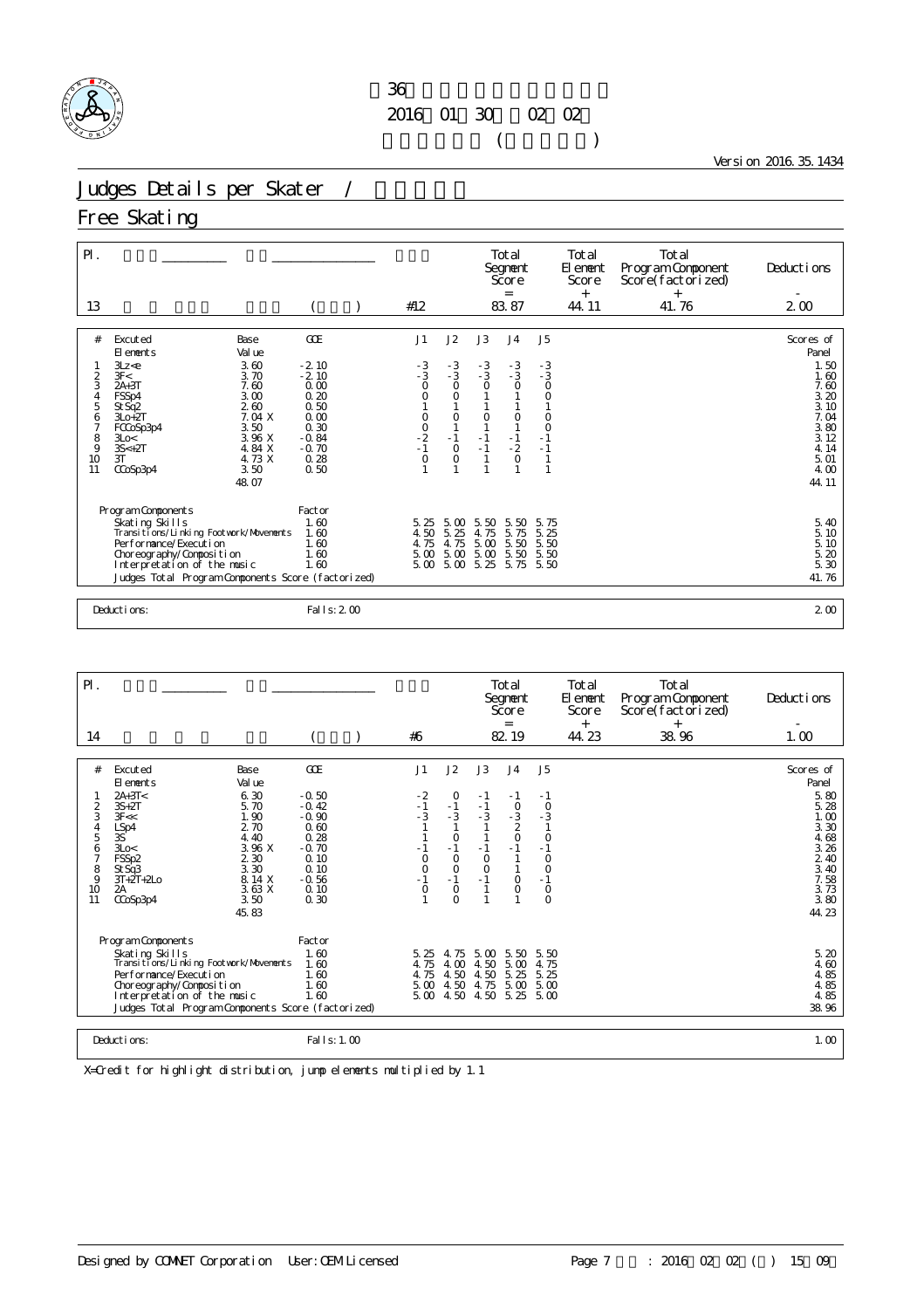

Version 2016.35.1434

## Judges Details per Skater /

### Free Skating

| $\mathsf{P}$ .                                                                                                                                                                                                                                                                                                                    |                                                                                                             |                                                                                                                                                                                                                                      | Total<br>Segnent<br>Score<br>$=$                                                                                                            | Total<br>El ement<br>Score<br>$^{+}$                                                       | Total<br>Program Component<br>Score(factorized)<br>$^{+}$ | Deductions                                                                                                                                                             |
|-----------------------------------------------------------------------------------------------------------------------------------------------------------------------------------------------------------------------------------------------------------------------------------------------------------------------------------|-------------------------------------------------------------------------------------------------------------|--------------------------------------------------------------------------------------------------------------------------------------------------------------------------------------------------------------------------------------|---------------------------------------------------------------------------------------------------------------------------------------------|--------------------------------------------------------------------------------------------|-----------------------------------------------------------|------------------------------------------------------------------------------------------------------------------------------------------------------------------------|
| 15                                                                                                                                                                                                                                                                                                                                |                                                                                                             | #7                                                                                                                                                                                                                                   | 79.02                                                                                                                                       | 40.94                                                                                      | 40.08                                                     | 2 <sub>0</sub>                                                                                                                                                         |
| #<br>Excuted<br>Base<br>Val ue<br>El ements<br>$3T+3T$<br>8.60<br>3F<<br>3.70<br>2<br>3<br>3.60<br>3Lz < e<br>FSSp4<br>3.00<br>4<br>5<br>7.50<br>$3S + 2T + 2LO$<br>2.70<br>6<br>LSp4<br>3.96 X<br>7<br>3Lo<<br>$\frac{8}{9}$<br>260<br>St Sq2<br>3.63 X<br>2A<br>2.77 X<br>10<br>$3Lo < +REP$<br>3.50<br>11<br>CCoSp3p4<br>45.56 | GOE<br>0.42<br>$-2.10$<br>$-1.82$<br>$0.30$<br>$0.28$<br>0.50<br>$-2.10$<br>0.30<br>0.00<br>$-0.70$<br>0.30 | J2<br>J1<br>$\begin{matrix}0\\ -3\\ 3\end{matrix}$<br>$\begin{array}{c} 0 \\ -3 \\ 2 \end{array}$<br>$\circ$<br>$-3$<br>$-3$<br>$\mathbf{1}$<br>$\begin{smallmatrix}0\\1\end{smallmatrix}$<br>$\circ$<br>$-1$<br>$\Omega$<br>$\circ$ | J3<br>J <sub>4</sub><br>$-3$<br>$-3$<br>$-3$<br>$-3$<br>$-1$<br>$\frac{2}{3}$<br>$-3$<br>$\circ$<br>$-1$<br>$\mathbf{1}$<br>$-1$<br>$\circ$ | J <sub>5</sub><br>$-3$<br>$-2$<br>0<br>$000$<br>$-30$<br>$\circ$<br>$-1$<br>$\overline{2}$ |                                                           | Scores of<br>Panel<br>9.02<br>1.60<br>1.78<br>$\frac{3}{7}$ $\frac{30}{78}$<br>3.20<br>1.86<br>$\frac{2}{3}$ $\frac{90}{63}$<br>$\frac{2}{3}$ $\frac{07}{80}$<br>40.94 |
| Program Components<br>Skating Skills<br>Transi ti ons/Li nki ng Footvork/Movements<br>Performance/Execution<br>Choreography/Composition<br>Interpretation of the music<br>Judges Total Program Components Score (factorized)                                                                                                      | Factor<br>1.60<br>1.60<br>1.60<br>1.60<br>1.60                                                              | 5.00<br>5.25<br>5.00<br>4.75<br>4.50<br>5.00<br>5.25<br>4.75<br>5.25<br>4.75                                                                                                                                                         | 4.75<br>5.75<br>5.25<br>4.25<br>4.50<br>5.25<br>4.50<br>5.25<br>4.75<br>5.50                                                                | 5.50<br>5.00<br>5.25<br>5.25<br>5.00                                                       |                                                           | 5.25<br>4.85<br>4.90<br>$\begin{array}{c} 5.00 \\ 5.05 \end{array}$<br>40.08                                                                                           |
| Deductions:                                                                                                                                                                                                                                                                                                                       | Fal I s: 2 00                                                                                               |                                                                                                                                                                                                                                      |                                                                                                                                             |                                                                                            |                                                           | 2 <sub>0</sub>                                                                                                                                                         |

| $P$ .                                                                                                                                                         |                                                                                                                                                                                                                              |                                                                                                         | #14                                                  |                                                                  |                                                                                         | Total<br>Segnent<br>Score<br>$=$<br>76.77                                                                          |                                                                            | Total<br>El ement<br>Score<br>$+$ | Total<br>Program Component<br>Score(factorized)<br>$+$ | Deductions                                                                                                         |
|---------------------------------------------------------------------------------------------------------------------------------------------------------------|------------------------------------------------------------------------------------------------------------------------------------------------------------------------------------------------------------------------------|---------------------------------------------------------------------------------------------------------|------------------------------------------------------|------------------------------------------------------------------|-----------------------------------------------------------------------------------------|--------------------------------------------------------------------------------------------------------------------|----------------------------------------------------------------------------|-----------------------------------|--------------------------------------------------------|--------------------------------------------------------------------------------------------------------------------|
| 16                                                                                                                                                            |                                                                                                                                                                                                                              |                                                                                                         |                                                      |                                                                  |                                                                                         |                                                                                                                    |                                                                            | 32.97                             | 46.80                                                  | 3.00                                                                                                               |
| #<br>3Lz <<br>$\overline{c}$<br>$2A+2T$<br>3<br>2A<br>$\overline{4}$<br>LSp4<br>3S<br>5<br>6<br>$\overline{7}$<br>3L <sub>O</sub><br>1F<br>8<br>9<br>10<br>11 | Excuted<br>Base<br>Val ue<br>El ements<br>4.20<br>4.60<br>3.30<br>2.70<br>4.40<br>3.23 X<br>$3Lz < +REP$<br>5.61 X<br>0.55X<br>FSSp3<br>260<br>3.50<br>CCoSp3p4<br>2.60<br>St Sq2<br>37.29                                   | GOE<br>$-2.10$<br>0.40<br>0.40<br>0.20<br>0.42<br>$-2.10$<br>$-2.10$<br>$-0.04$<br>0.00<br>0.30<br>0.30 | J1<br>$-3$<br>$-3$<br>$-3$<br>$-1$<br>$\overline{O}$ | J2<br>$-3$<br>1<br>$\circ$<br>$-3$<br>$-3$<br>$\circ$<br>$\circ$ | J3<br>$-3$<br>1<br>1<br>$\mathbf{1}$<br>$-3$<br>$-3$<br>$-1$<br>$\circ$<br>1<br>$\circ$ | J <sub>4</sub><br>$-3$<br>$\circ$<br>0<br>$\circ$<br>$\frac{0}{3}$<br>- 3<br>$\mathsf O$<br>$\mathsf O$<br>$\circ$ | J <sub>5</sub><br>$-3$<br>0<br>0<br>0<br>0<br>0<br>0<br>$\circ$<br>$\circ$ |                                   |                                                        | Scores of<br>Panel<br>2 10<br>5.00<br>3.70<br>2 90<br>4.82<br>1.13<br>3.51<br>0.51<br>260<br>3.80<br>2 90<br>32 97 |
|                                                                                                                                                               | Program Components<br>Skating Skills<br>Transi ti ons/Li nki ng Footvork/Movements<br>Performance/Execution<br>Choreography/Composition<br>Interpretation of the music<br>Judges Total Program Components Score (factorized) | Factor<br>1.60<br>1.60<br>1.60<br>1.60<br>1.60                                                          | 6.25<br>6.00<br>6.50                                 | 5.25<br>5.50<br>5.25<br>$600\,550$                               | 5.75<br>5.00<br>5.50<br>5.25<br>6.25 5.50 5.50 6.00                                     | 6.00<br>5.75<br>5.50<br>5.75                                                                                       | 6.75<br>6.25<br>6.25<br>6.50<br>6.50                                       |                                   |                                                        | 6.00<br>5.70<br>5.80<br>5.80<br>5.95<br>46.80                                                                      |
| Deductions:                                                                                                                                                   |                                                                                                                                                                                                                              | Fal I s: 3, 00                                                                                          |                                                      |                                                                  |                                                                                         |                                                                                                                    |                                                                            |                                   |                                                        | 3.00                                                                                                               |